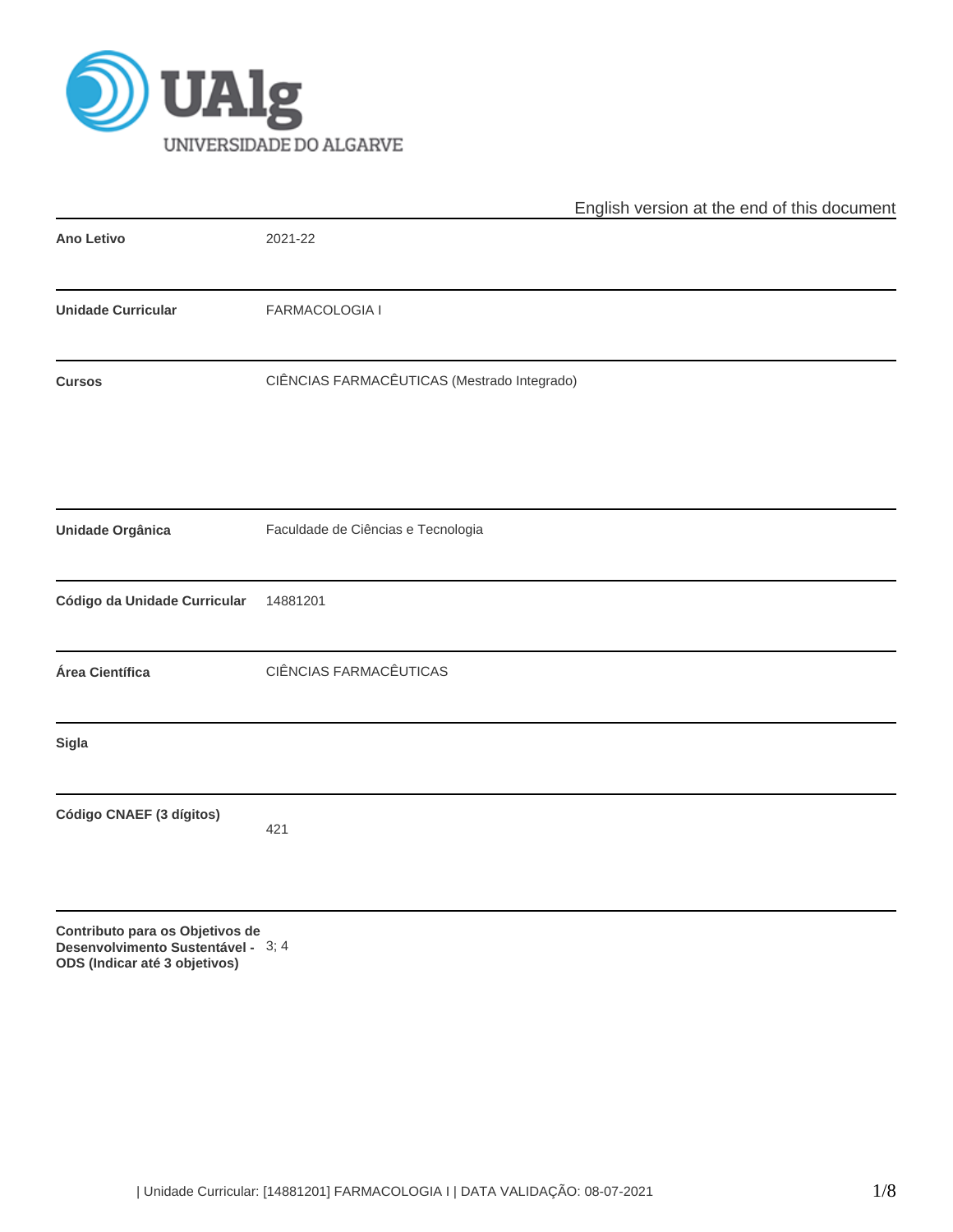

**Línguas de Aprendizagem**

- Português

**Modalidade de ensino**

Presencial

Docente Responsável **Ana Isabel Azevedo Serralheiro** 

| <b>I DOCENTE</b>                 | <b>TIPO DE AULA</b> | <b>TURMAS</b>  | <b>TOTAL HORAS DE CONTACTO (*)</b> |  |  |
|----------------------------------|---------------------|----------------|------------------------------------|--|--|
| L Ana Isabel Azevedo Serralheiro | ר יד                | $T1 \cdot TPI$ | 28T: 28TP                          |  |  |

\* Para turmas lecionadas conjuntamente, apenas é contabilizada a carga horária de uma delas.

| <b>ANO</b> | <b>PERIODO DE FUNCIONAMENTO*</b> | <b>HORAS DE CONTACTO</b> | <b>HORAS TOTAIS DE TRABALHO</b> | <b>ECTS</b> |
|------------|----------------------------------|--------------------------|---------------------------------|-------------|
| ຸລ0        | ◡                                | 28T: 28TP                | 156                             |             |

\* A-Anual;S-Semestral;Q-Quadrimestral;T-Trimestral

## **Precedências**

Sem precedências

# **Conhecimentos Prévios recomendados**

- Biologia
- Anatomofisiologia Humana
- Fisiopatologia Humana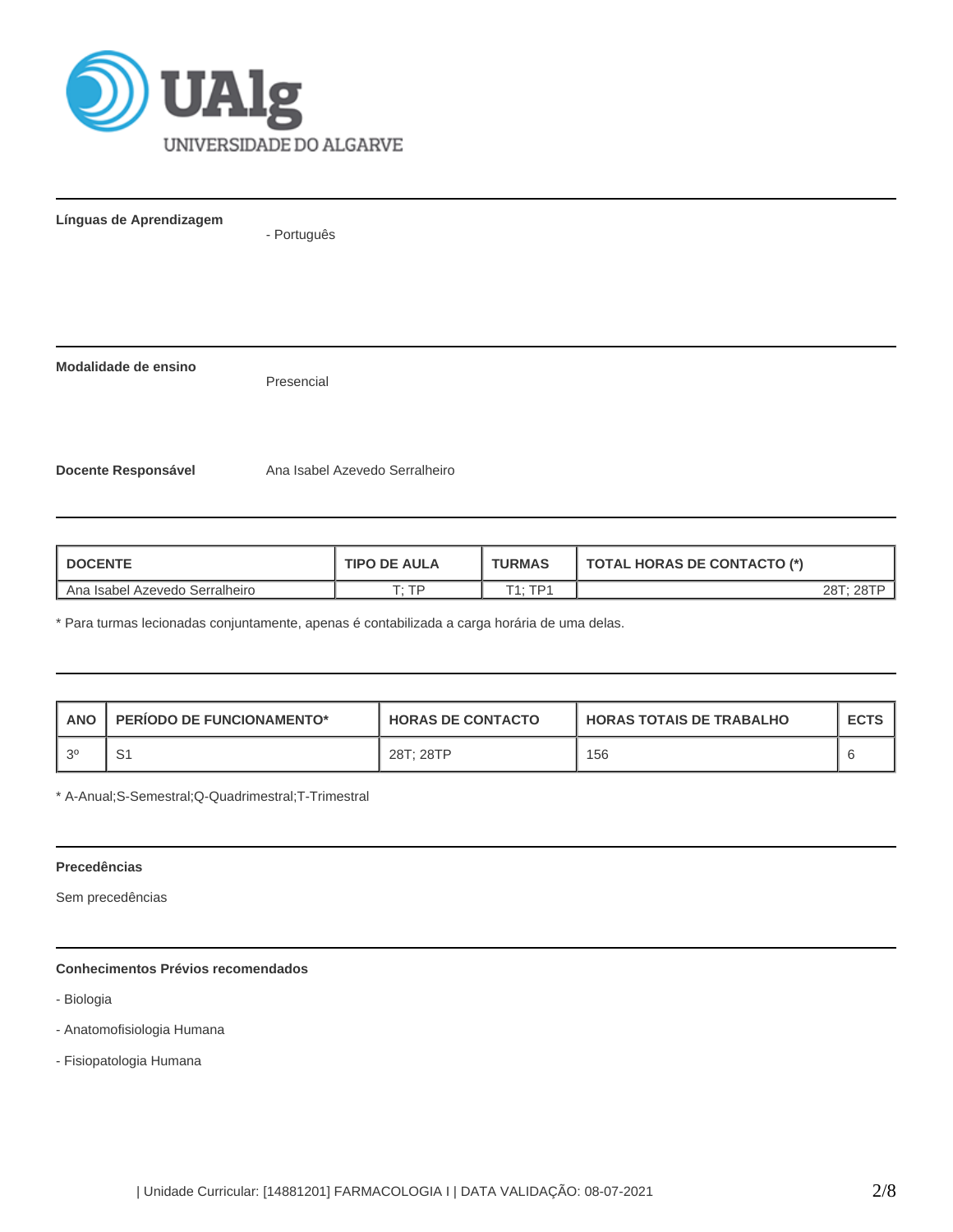

#### **Objetivos de aprendizagem (conhecimentos, aptidões e competências)**

A UC tem como objetivos a aquisição de um amplo conhecimento das propriedades farmacológicas relevantes para a utilização com fins terapêuticos ou não de um vasto grupo de fármacos. O aluno deverá ficar habilitado a compreender, explicar e discutir os mecanismos pelos quais os fármacos atuam no organismo no que respeita a aspetos moleculares, celulares, bioquímicos e fisiológicos, bem como os processos de absorção, distribuição, metabolismo e excreção dos fármacos, seus efeitos adversos, potenciais interações farmacológicas, precauções de utilização, contra-indicações e regimes posológicos. A UC permitirá a aquisição de competências para a caracterização completa do perfil farmacocinético e farmacodinâmico dos fármacos mais representativos das diferentes classes farmacoterapêuticas, constituindo uma ferramenta essencial ao futuro farmacêutico na garantia da utilização segura e eficaz do medicamento.

#### **Conteúdos programáticos**

A planificação curricular da disciplina de Farmacologia I engloba:

Ensino Teórico:

Definição e objetivo do estudo da Farmacologia

Noções básicas de Farmacocinética

Farmacodinamia: recetores e mecanismos gerais de ação dos fármacos

Fármacos com atividade no Sistema Nervoso Autónomo (SN Simpático e Parassimpático)

Farmacologia dos Autacóides

Fármacos Analgésicos e Anti-inflamatórios não esteróides

Fármacos com ação sobre o Aparelho Respiratório

Fármacos com atuação no Aparelho Digestivo

Farmacologia da Tiróide

Fármacos com ação sobre o Aparelho Cardiovascular

Ensino Teórico-Prático:

Conceitos Básicos de Farmacocinética

Farmacodinâmica - Interação Fármaco-Recetor

Toxicidade medicamentosa / Reações adversas a medicamentos / Iatrogenia medicamentosa

Farmacologia das Populações Especiais

Interações Medicamentosas

Farmacologia da Dependência, Habituação e Toxicodependência

Exercícios Práticos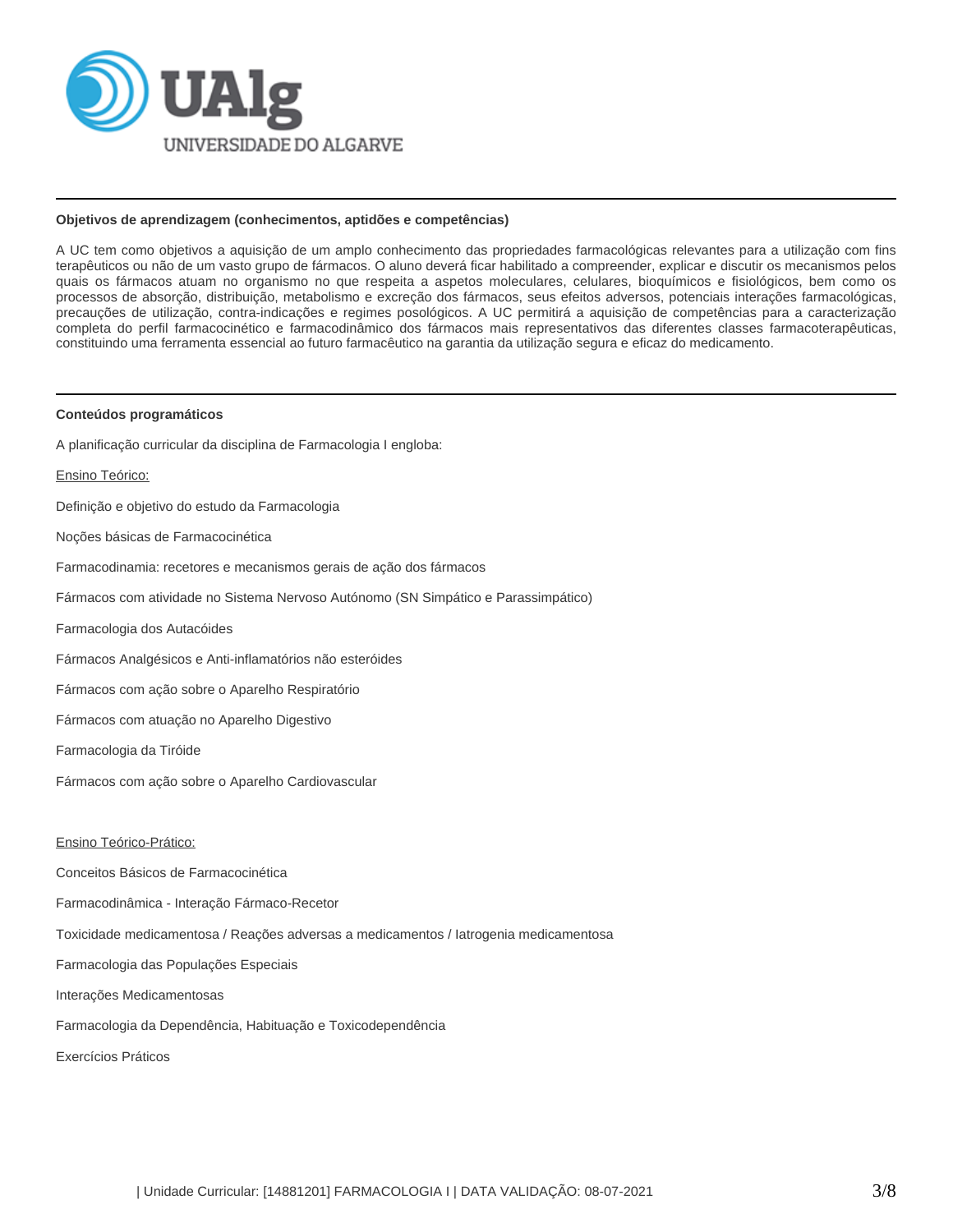

### **Metodologias de ensino (avaliação incluída)**

No ensino teórico, utilizando uma metodologia de exposição interativa, são apresentados os conceitos e os conhecimentos associados aos mecanismos celulares envolvidos na resposta farmacológica resultante da interação fármaco-alvo ao nível dos diferentes sistemas de órgãos. As aulas teórico-práticas integram e aplicam os conhecimentos adquiridos nas aulas teóricas e são dedicadas à análise e interpretação de alguns tópicos específicos fundamentais para o desenvolvimento de competências identificadas nos objetivos da aprendizagem. A avaliação ao nível do ensino teórico é feita por exame escrito final (70%). A metodologia de avaliação do ensino teórico-prático (30%) inclui: (i) avaliação escrita (questões relativas ao ensino teórico-prático incluídas no exame escrito final) (15%) e (ii) avaliação do trabalho escrito e respetiva apresentação oral subjacente a um tema na área proposta pelo docente da UC (15%).

#### **Bibliografia principal**

- Brunton, L., Chabner, B. & Knollman, B. (2011) Goodman and Gilman's The Pharmacological Basis of Therapeutics; Pergamon Press
- Garret, J., Osswald, W. & Guimarães, S. (2005) Terapêutica Medicamentosa e suas Bases Farmacológicas; Porto Ed.
- Katsung, B., Masters, S. & Trevor, A. (2012) Katzung's Basic & Clinical Pharmacology; McGrawHill Ed.
- Walsh,C. & Schwart-Bloom,R. (2004) Levine's Pharmacology: Drug Actions and Reactions; Little Brown Comp. Ed.
- Wecker, L., Crespo, L., Dunaway, G., Fainglod, C. & Watts, S. (2009) Brody's Human Pharmacology: Molecular to Clinical; Mosby Ed.

Nota: Se existirem edições mais recentes, dever-se-ão consultar essas em detrimento das edições citadas ou mais antigas.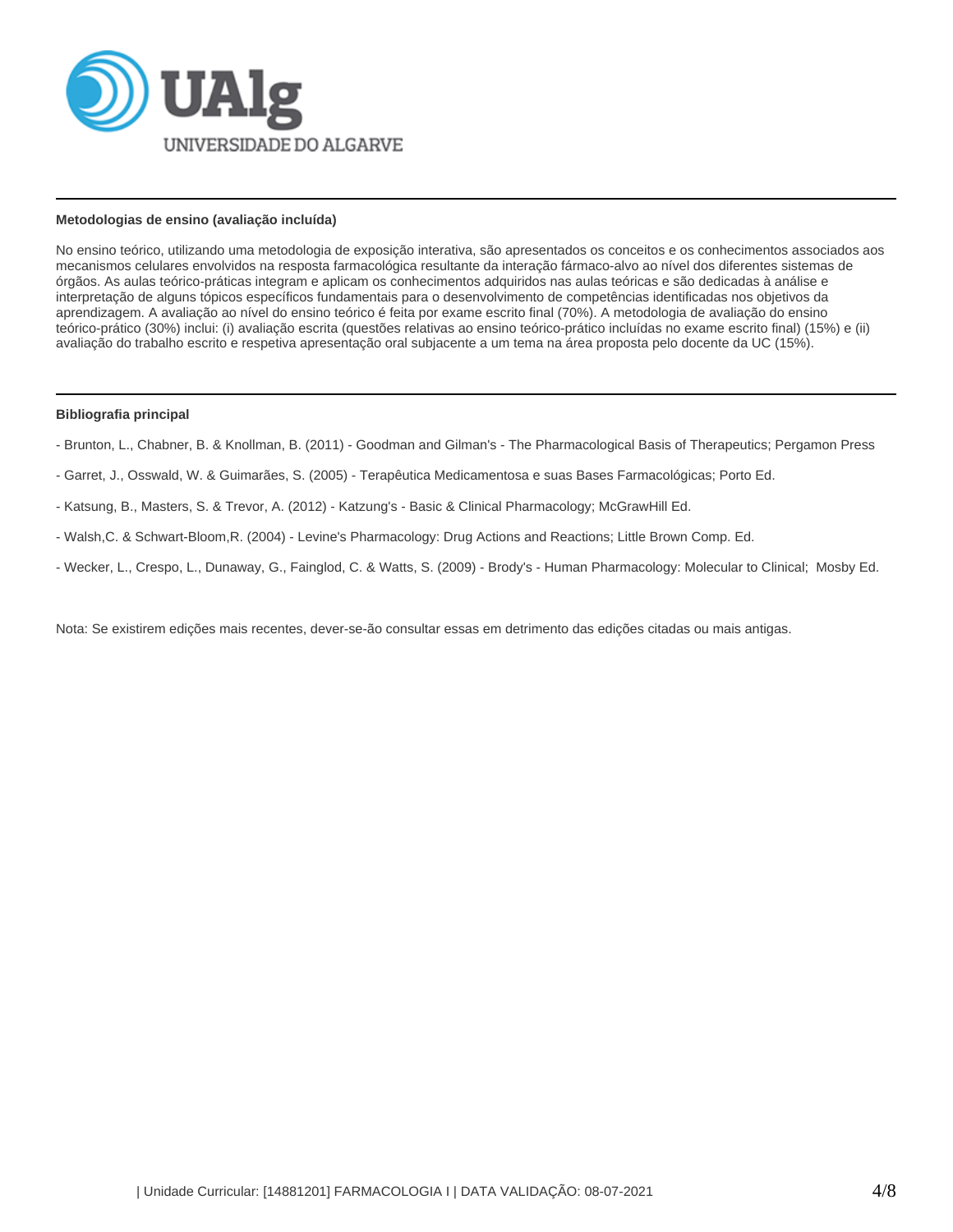

| <b>Academic Year</b>                                                                                   | 2021-22                                       |
|--------------------------------------------------------------------------------------------------------|-----------------------------------------------|
| <b>Course unit</b>                                                                                     | PHARMACOLOGY I                                |
| <b>Courses</b>                                                                                         | PHARMACEUTICAL SCIENCES (Integrated Master's) |
| <b>Faculty / School</b>                                                                                | FACULTY OF SCIENCES AND TECHNOLOGY            |
| <b>Main Scientific Area</b>                                                                            |                                               |
| Acronym                                                                                                |                                               |
| <b>CNAEF</b> code (3 digits)                                                                           | 421                                           |
| <b>Contribution to Sustainable</b><br><b>Development Goals - SGD</b><br>(Designate up to 3 objectives) | 3; 4                                          |
| Language of instruction                                                                                |                                               |

- Portuguese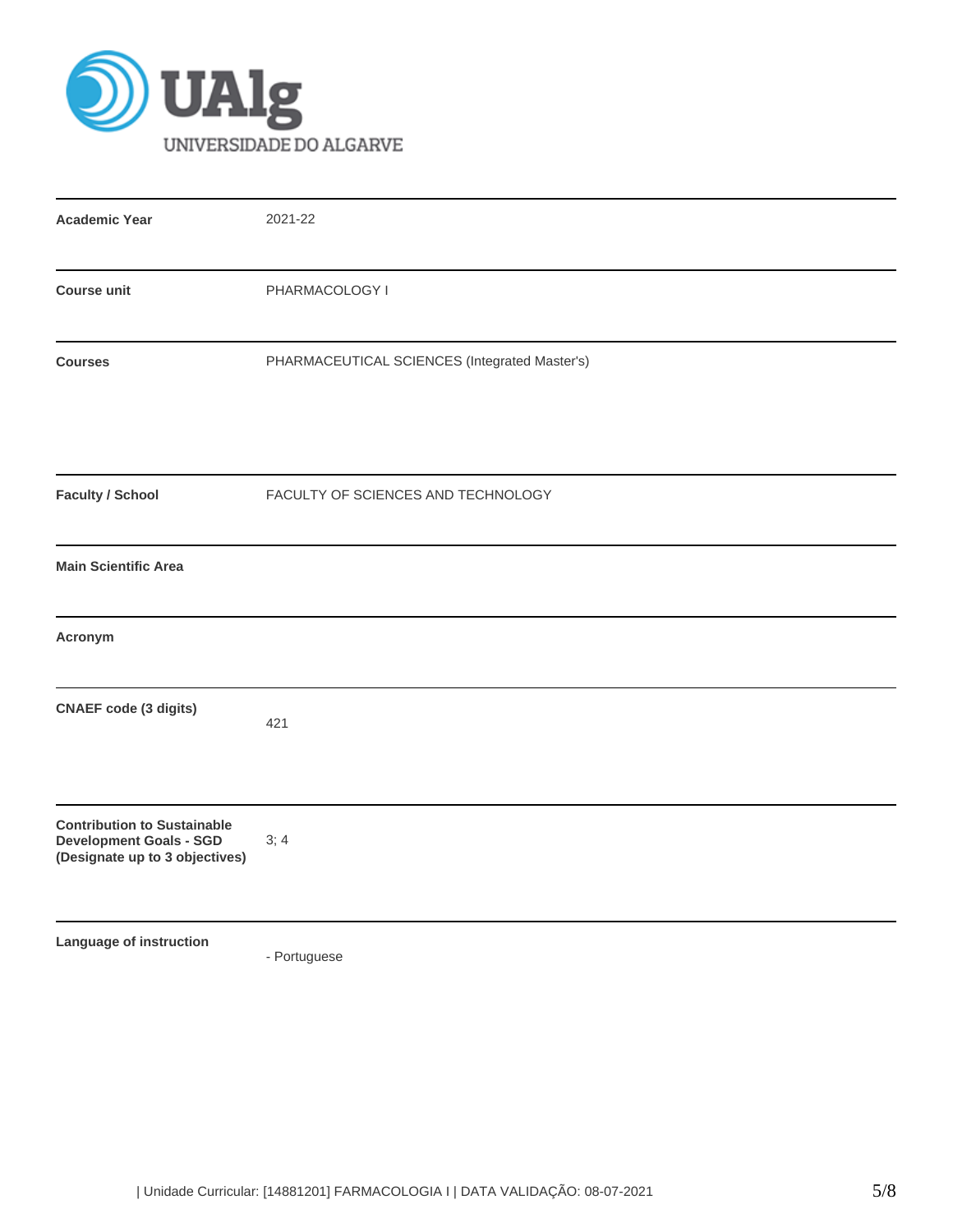

**Teaching/Learning modality**

Presencial (on class)

**Coordinating teacher** Ana Isabel Azevedo Serralheiro

| Teaching staff                                                                                                                                                                                                                  | туре  | <b>Classes</b> | Hours (*) |
|---------------------------------------------------------------------------------------------------------------------------------------------------------------------------------------------------------------------------------|-------|----------------|-----------|
| L Ana Isabel Azevedo Serralheiro                                                                                                                                                                                                | T. TD | T1 · TD1       |           |
| $\Phi$ . Finally, the contraction of the contract of the contraction of the contraction of the contraction of the contraction of the contract of the contract of the contract of the contract of the contract of the contract o |       |                |           |

For classes taught jointly, it is only accounted the workload of one.

| Con<br>11 i r |                |             | ורז | T.C |    |    |    |    | Total     |
|---------------|----------------|-------------|-----|-----|----|----|----|----|-----------|
|               | $\bigcap$<br>~ | ப∩ட<br>بے ر | ΠС  |     | ШΟ | IЮ | IЮ | нс | AET<br>эc |

T - Theoretical; TP - Theoretical and practical ; PL - Practical and laboratorial; TC - Field Work; S - Seminar; E - Training; OT - Tutorial; O - Other

## **Pre-requisites**

no pre-requisites

### **Prior knowledge and skills**

- Biology
- Human Anatomophysiology
- Human Physiopathology

#### **The students intended learning outcomes (knowledge, skills and competences)**

The CU aims the acquisition of a broad knowledge of the pharmacological properties relevant for the therapeutic or non-therapeutic use of a large group of drugs. Students should be able to understand, explain and discuss the mechanisms by which drugs act in the body in what concerns to molecular, cellular, biochemical and physiological aspects, as well as the processes of absorption, distribution, metabolism and excretion of drugs, its adverse effects, potential pharmacological interactions, use precautions, contraindications and dosing regimens. This CU will enable the acquisition of skills for the complete characterization of pharmacokinetic and pharmacodynamic profiles of the most representative drugs of the different pharmacotherapeutic groups, therefore being an essential tool for the future pharmacists to ensuring the safe and effective use of the drug.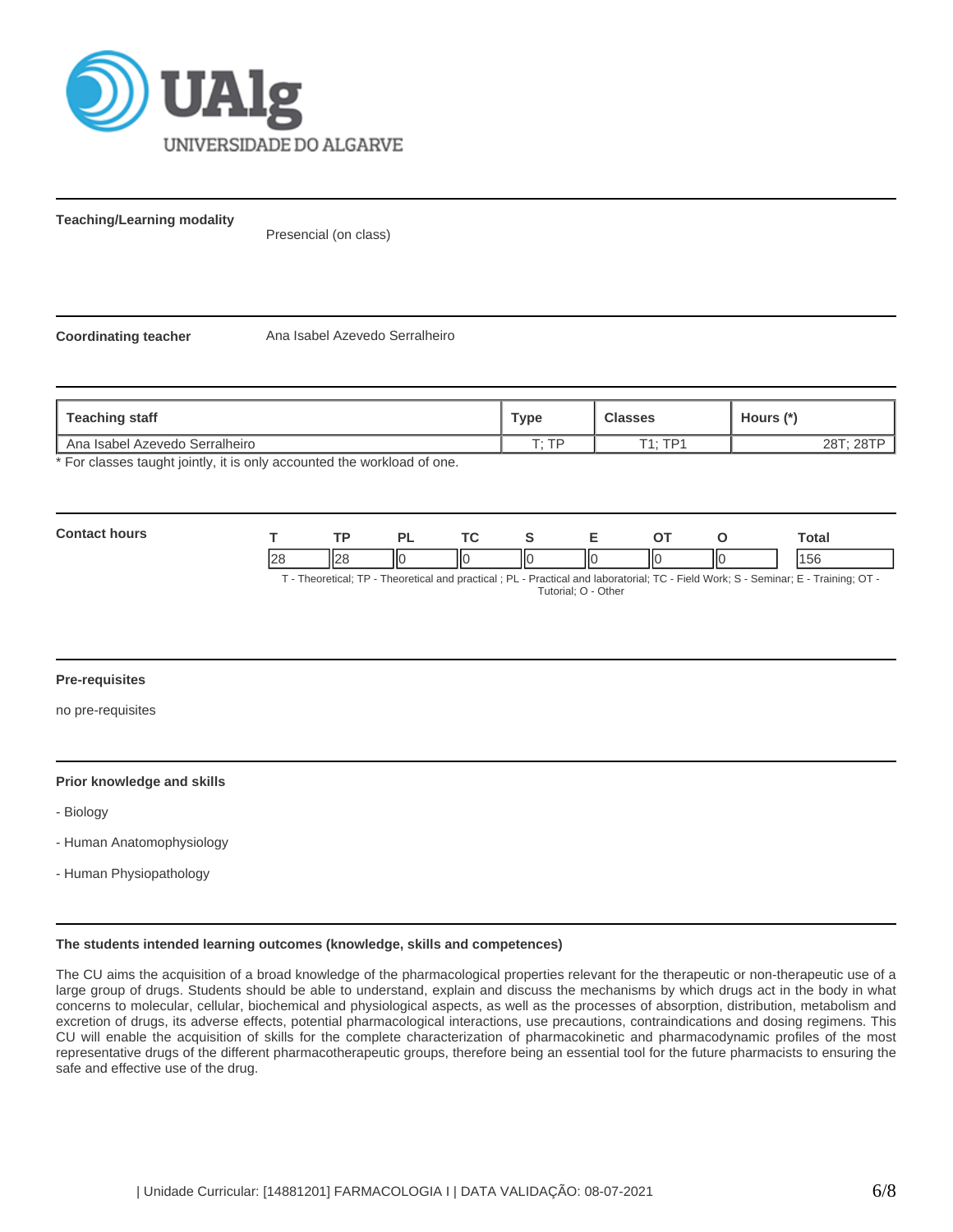

# **Syllabus**

The course plan of Pharmacology I includes the following items:

Theoretical :

- Definition and goal of the study of Pharmacology.
- Pharmacokinetics basic concepts
- Pharmacodynamics: receptors and general mechanisms of action of drugs
- Drugs with action on Autonomic Nervous System (Sympathetic NS and Parasympathetic NS)
- Autacoids' Pharmacology
- Analgesic and Non-Steroid Anti-inflammatory Drugs
- Drugs with action on Respiratory System
- Drugs with action on Digestive System
- Thyroid's Pharmacology
- Drugs with action on Cardiovascular System

### Theoretical- Practical :

- Introduction to Pharmacokinetics
- Pharmacodynamics Drug-Receptor Interaction
- Drug Toxicity/Adverse reactions to drugs/ Drug Iatrogeny
- Special Populations' Pharmacology
- Drug Interactions
- Pharmacology of Addiction, Habituation and Drug-addiction
- Practical Exercises

## **Teaching methodologies (including evaluation)**

In theoretical teaching, through the using of a methodology of interactive exposure, it will be presented the concepts and the knowledge associated with the cellular mechanisms involved in the pharmacological response resulting from the interaction between drug-target at the level of different organ systems. The theorethical-practical classes integrate and apply the knowledge acquired in theoretical classes and are dedicated to the analysis and interpretation of some specific topics fundamental to the development of competencies identified in the learning outcomes. The evaluation of the theoretical training is done by means of a written exam at the end of the semester (70%). The methodology for evaluation of theorethical-practical teaching (30%) consists on: (i) a written evaluation (questions about theorethical-practical teaching included in the final written exam) (15%) and (ii) a written work and its oral presentation underlying a theme in the area proposed by the professor (15%).